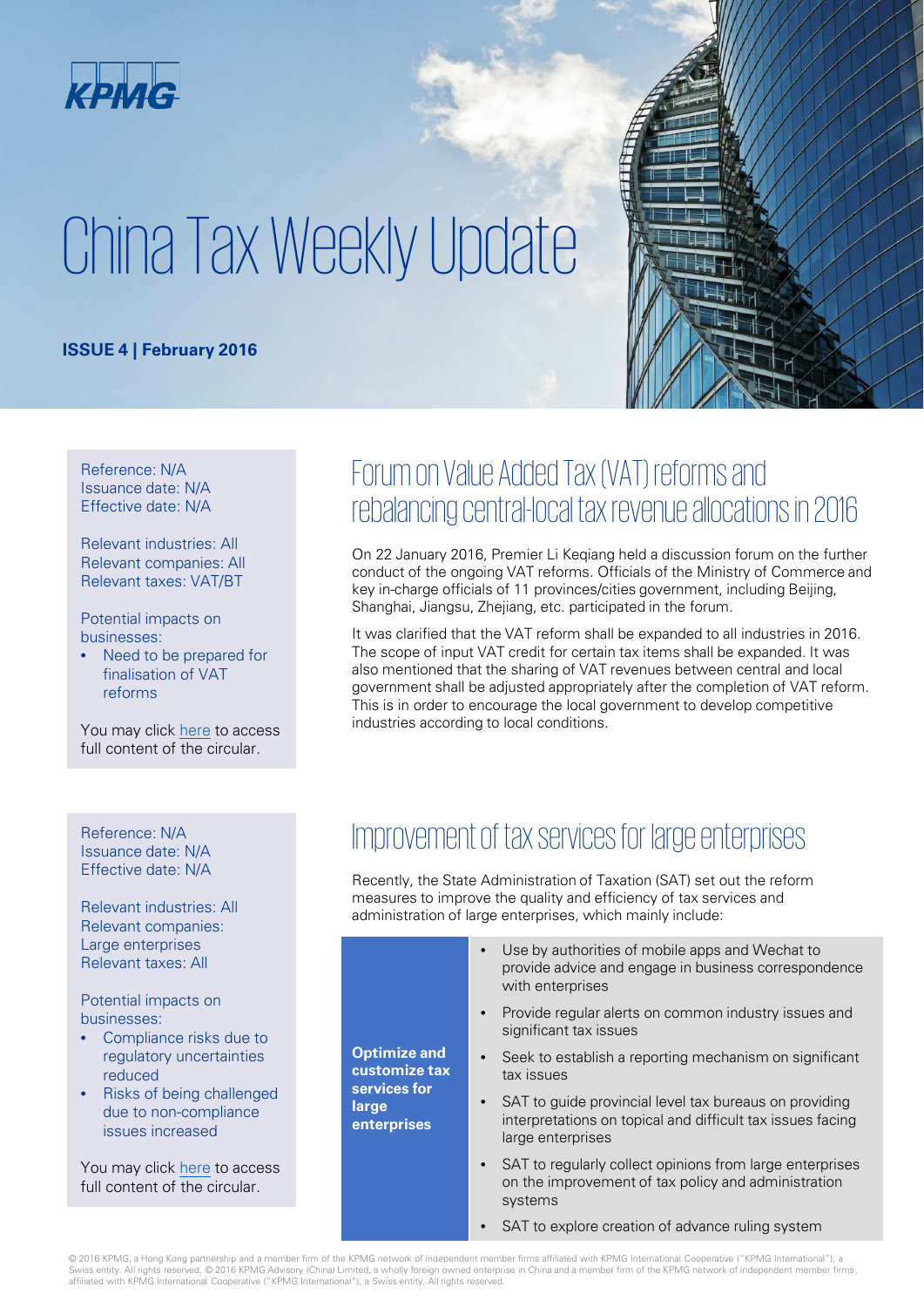| <b>Optimize and</b><br>customize tax<br>services for<br>large<br>enterprises<br>(Cont'd) | Establish large enterprise tax risk control indicator<br>system                                                                                                                                                                                                                                                                                                       |
|------------------------------------------------------------------------------------------|-----------------------------------------------------------------------------------------------------------------------------------------------------------------------------------------------------------------------------------------------------------------------------------------------------------------------------------------------------------------------|
|                                                                                          | Enter into Tax Compliance and Cooperation Agreements<br>$\bullet$<br>with large enterprises                                                                                                                                                                                                                                                                           |
|                                                                                          | SAT and provincial tax bureaus to establish high-level<br>communication mechanism with large enterprises                                                                                                                                                                                                                                                              |
|                                                                                          | Improve the coordination meeting mechanism to resolve<br>significant and complicated tax issues in a timely<br>manner                                                                                                                                                                                                                                                 |
| <b>Transform</b><br>large<br>enterprise tax<br>administration                            | Differentiated management of large enterprises<br>$\bullet$<br>according to their grading and classification                                                                                                                                                                                                                                                          |
|                                                                                          | Distinguish risk levels with regard to risk indicators,<br>$\bullet$<br>interview assessment, tax audit, etc.                                                                                                                                                                                                                                                         |
|                                                                                          | Raise the standard of tax administration for large<br>$\bullet$<br>enterprise. For inter-regional and internationally operated<br>large enterprises, the tax risk assessment shall be<br>handled by the SAT or the tax bureaus at the provincial<br>level. Their risk analysis outputs will be shared with the<br>local tax authorities to facilitate tax enforcement |

Announcement [2016] No. 3 Issuance date: 18 January 2016

Effective date: 1 January 2016

Relevant industries: All Relevant companies: All Relevant taxes: CIT

Potential impacts on businesses:

• Compliance costs reduced

You may click [here](http://www.gz-n-tax.gov.cn/zcfg/zxwj/201601/t20160125_64678.html) to access full content of the circular.

# Reference: SAT REVISES CORPORATE INCOME TAX (CIT) FILING FORMS

The SAT has revised several CIT annual filing forms. This is to facilitate enterprises to enjoy the CIT preferential policies when performing the annual filing. These include the tax benefits for small and low profits enterprises, the accelerated fixed asset depreciation allowance for certain key industries, and the special tax treatment of technology transfers of non-exclusive licenses lasting 5 years or more. The revised CIT annual filing forms shall apply to the 2015 CIT annual filing and onwards.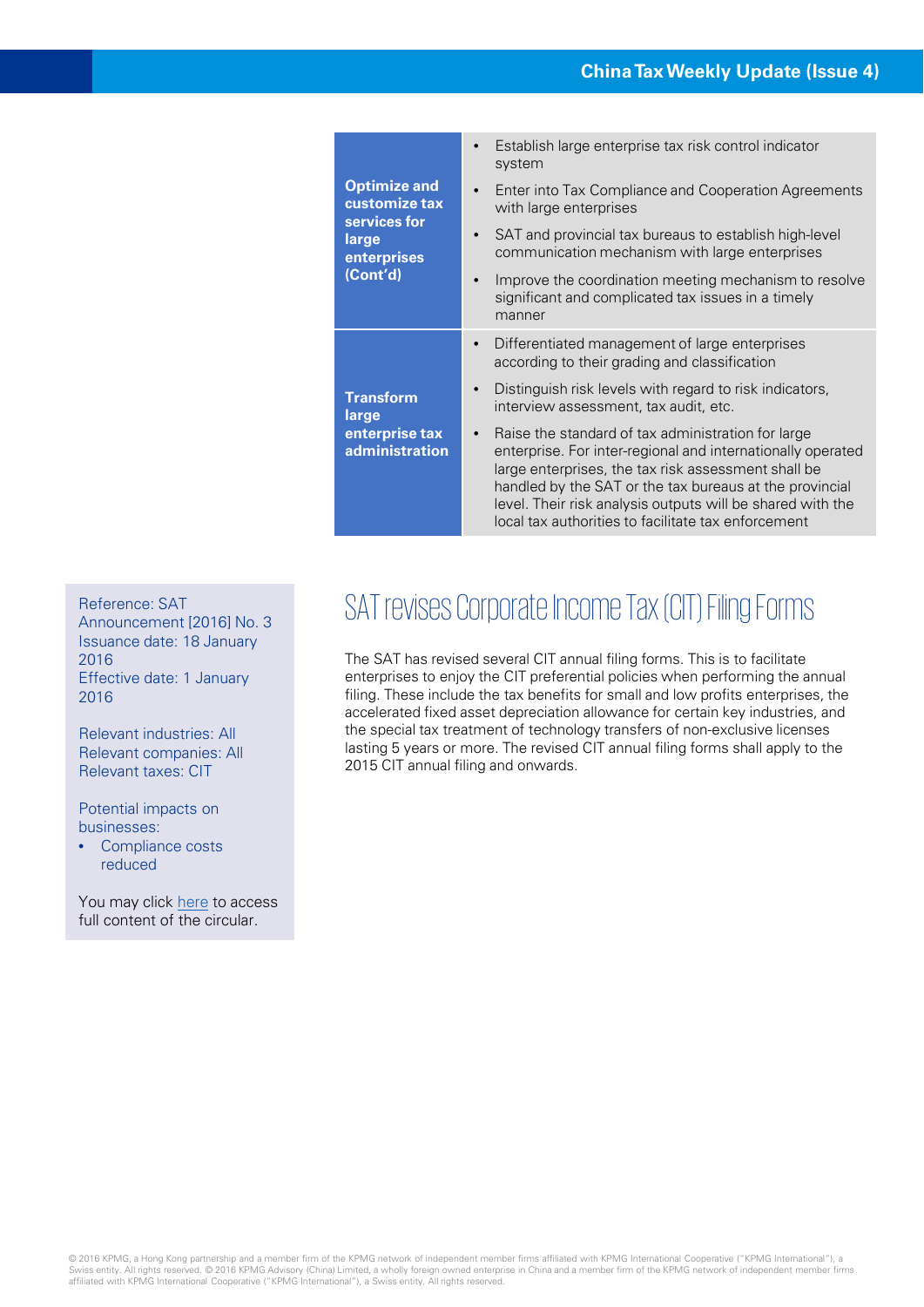Reference: N/A Issuance date: N/A Effective date: N/A

Relevant industries: All Relevant companies: All Relevant taxes: Education Surcharge, Local Education Surcharge, Water Conservancy Construction Fund

Potential impacts on businesses:

• Effective tax burden reduced

You may click [here](http://www.gov.cn/guowuyuan/2016-01/27/content_5036652.htm) to access full content of the circular.

Reference: N/A Issuance date: N/A Effective date: N/A

Relevant industries: All Relevant companies: All Relevant taxes: All

Potential impacts on businesses:

- Compliance costs reduced
- Risks of being challenged due to non-compliance issues increased

You may click [here](http://www.chinatax.gov.cn/n810219/n810724/c1998253/content.html) to access full content of the circular.

#### Exemption threshold for governmental funds increased

On 27 January 2016, the Standing Committee of the State Council, chaired by Premier Li Keqiang, decided to increase certain exemption thresholds. The exemption thresholds for the Education Surcharge, Local Education Surcharge and Water Conservancy Construction Fund is increased from RMB 30,000 to RMB 100,000. This means that if the monthly sales or turnover of a taxpayer is less than RMB 100,000 in future, it is exempt from paying the related charges. This exemption policy is intended to be in place over the longer term.

### SAT Q&A on reform plan for the state and local tax collection and administration system

Since the issuance of the Plan for Deepening Reform of the State Tax and Local Tax Collection and Administration System ("the Plan"), the Chinese tax authorities have introduced a series of detailed reform measures. Recently, an SAT official with responsibility for implementation of the Plan clarified certain matters.

The SAT selected several provinces (cities) to run the Plan pilot programs. Liaoning, Shanghai, Jiangsu, Henan and Chongqing are selected for the comprehensive reform pilot. Beijing, Hubei, Guangdong, Sichuan, Shaanxi, Ningxia and Shenzhen are selected for the special reform pilots.

The comprehensive reform pilot includes a number of elements. There are:

- (i) The reform of the overall system and mechanisms for the segregation of collection and administration responsibilities between local and state tax authorities;
- (ii) Adjustment to organizational structures, the building of information systems, the reform of large and important business, and other measures.

The comprehensive reform pilot city authorities shall follow the instructions of the SAT to conduct the pilot program. Apart from this, they can also conduct other reforms themselves, especially the reform items for providing services to taxpayers.

For special reform pilot cities:

- Beijing
	- Permit taxpayers to conduct tax matters with whichever tax authority they choose around the city
	- Improve the national telephone service platform ("12366")
	- Direct audit efforts at high risk taxpayers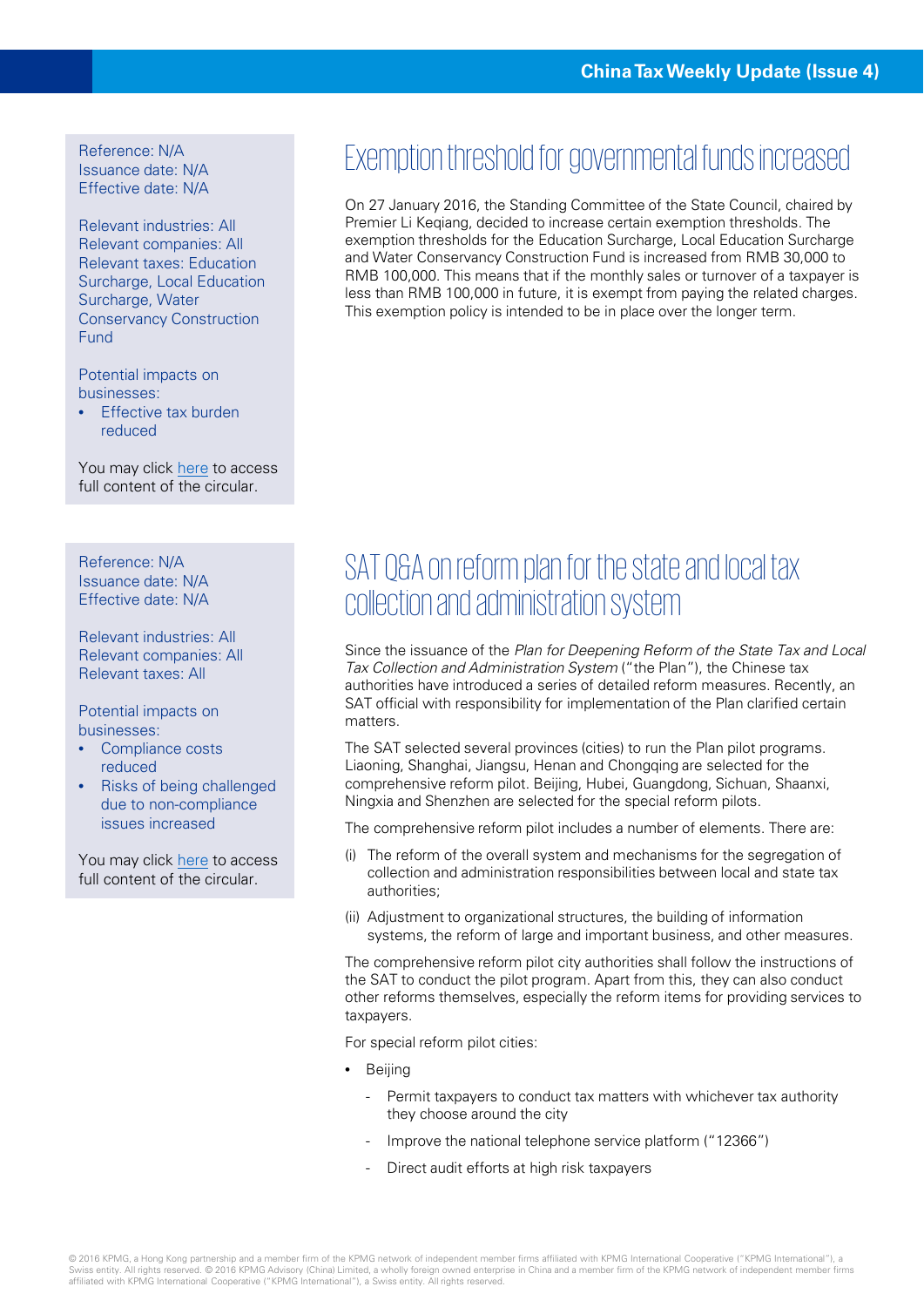- Guangdong
	- Build up 'internet' tax bureaus and promote conduct of tax matters online
	- Improve cooperation between banks and tax bureaus to assist the development of small and low profit enterprises
	- Taxpayer administration differentiated by risk grade and class
- Shenzhen
	- Promote paperless tax filing and reduce form filling
	- Deepen participation in international cooperation and move against international anti-avoidance
	- Better support the opening of the economy up to overseas participation

For greater taxpayer convenience, detailed reform measures by the SAT also include: 2D barcode scanning, expanding the bank-tax bureau cooperation, comprehensive consultation platform building, amongst other measures.



© 2016 KPMG, a Hong Kong partnership and a member firm of the KPMG network of independent member firms affiliated with KPMG International Cooperative ("KPMG International"), a<br>Swiss entity. All rights reserved. © 2016 KPMG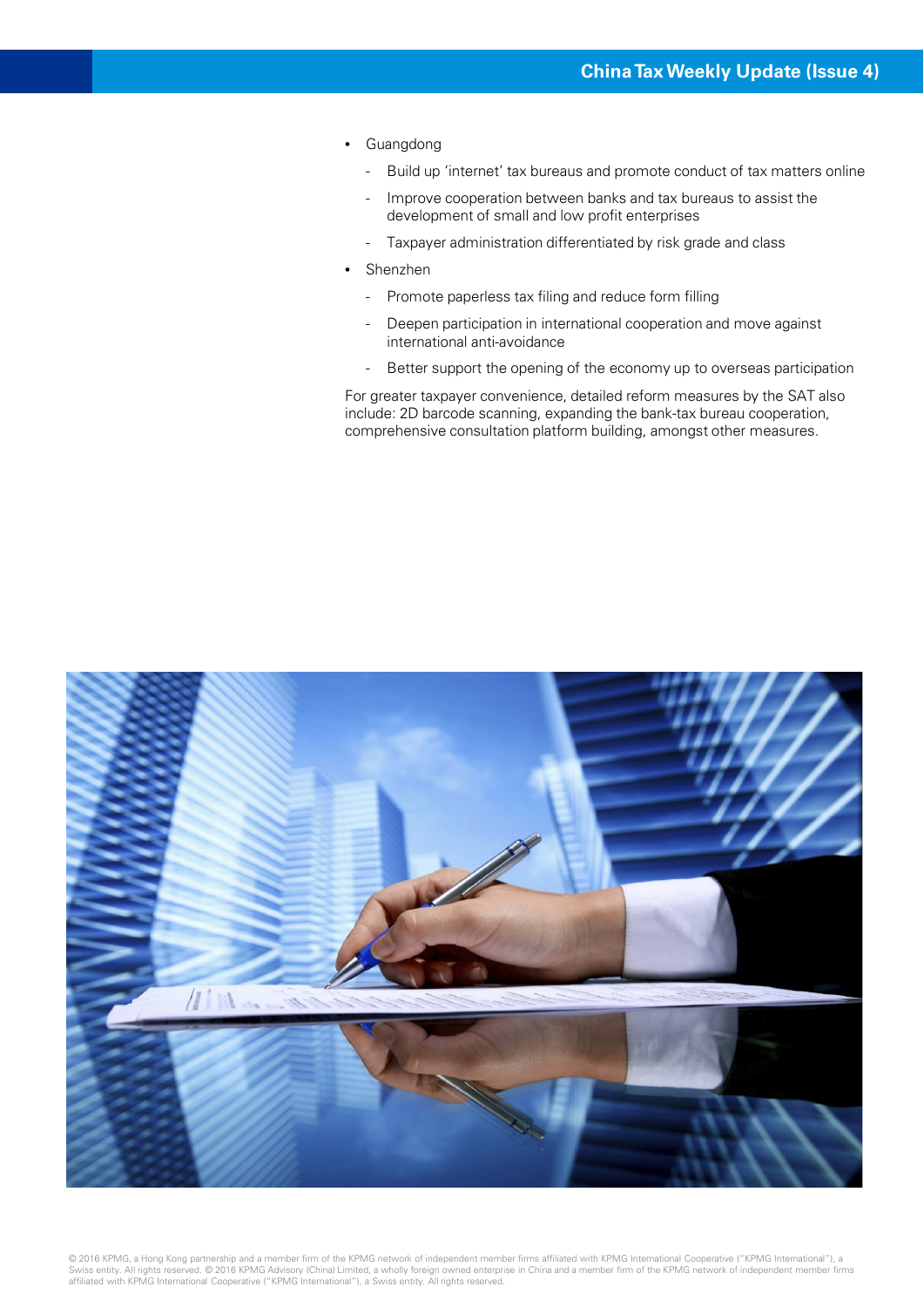Reference: SAT

Announcement [2016] No.4 (Announcement 4) Issuance date: 18 January 2016 Effective date: 1 January 2017

Relevant industries: All Relevant companies: All Relevant taxes: Majority of taxes

Potential impacts on businesses:

• Risks of being challenged due to non-compliance issues increased

You may click [here](http://gy.gz-n-tax.gov.cn/xxgk/tzgg/201601/t20160126_64716.html) to access full content of the circular.

Reference: N/A Issuance date: N/A Effective date: 29 December 2016

Relevant industries: All Relevant companies: All Relevant taxes: CIT

Potential impacts on businesses:

- **Effective tax burden** reduced
- Risks of being challenged due to non-compliance issues increased

You may click [here](http://www.ird.gov.hk/chs/tax/dta5.htm) to access full content of the circular.

#### Implementation of *Multilateral Convention on Mutual Administrative Assistance in Tax Matters*

On 18 January 2016, the SAT issued Announcement 4 to clarify that the Multilateral Convention on Mutual Assistance in Tax Collection and Administration ("the Convention") will be applicable to China on 1 February 2016. China shall start to implement the Convention on 1 January 2017. The Convention applies to 16 taxes including CIT, VAT, Business Tax, Consumption Tax, and others.

Announcement 4 also clarifies that assistance in tax collection and administration, rendered by the China tax authorities to foreign tax authorities under the Convention, is limited to information exchange at the current stage. The Convention provides that China reserves the right:

- not to provide assistance in any form to the taxes except for the 16 taxes set out in the Convention
- not to assist other Parties in tax recovery
- not to offer tax revenue preservation measures, etc.

The Convention is not applicable to Hong Kong or Macau at the moment.

The Convention has been published on the SAT website, and you may click [here](http://www.oecd.org/ctp/exchange-of-tax-information/conventiononmutualadministrativeassistanceintaxmatters.htm) to access full content of the Convention. You may also click here to understand the countries which have signed the Convention.

## Fourth Protocol to China-HK DTA effective

The Fourth Protocol to the Arrangement between the Mainland China and the Hong Kong Special Administrative Region for the Avoidance of Double Taxation and the Prevention of Fiscal Evasion with respect to Taxes on Income ("the Fourth Protocol") was formally signed on 1 April 2015. Hong Kong officially notified mainland China on 4 December 2015 that the required Hong Kong approval procedures had been fulfilled. Mainland China officially notified Hong Kong on 29 December 2015 that the required Mainland approval procedures had been fulfilled. The Fourth Protocol formally became effective on 29 December 2015.

You may click [here](http://www.chinatax.gov.cn/n810341/n810770/c1153751/part/1644389.pdf) to access full content of the Fourth Protocol.

[For more information about the Fourth Protocol, you may refer to our KPMG](http://www.kpmg.com/CN/zh/IssuesAndInsights/ArticlesPublications/Newsletters/ChinaAlerts/Pages/China-tax-alert-1504-05-new-tax-arrangement-protocol-boost-HK-leasing-and-asset-management-industries.aspx) China Tax Alert (Issue 5, 2015).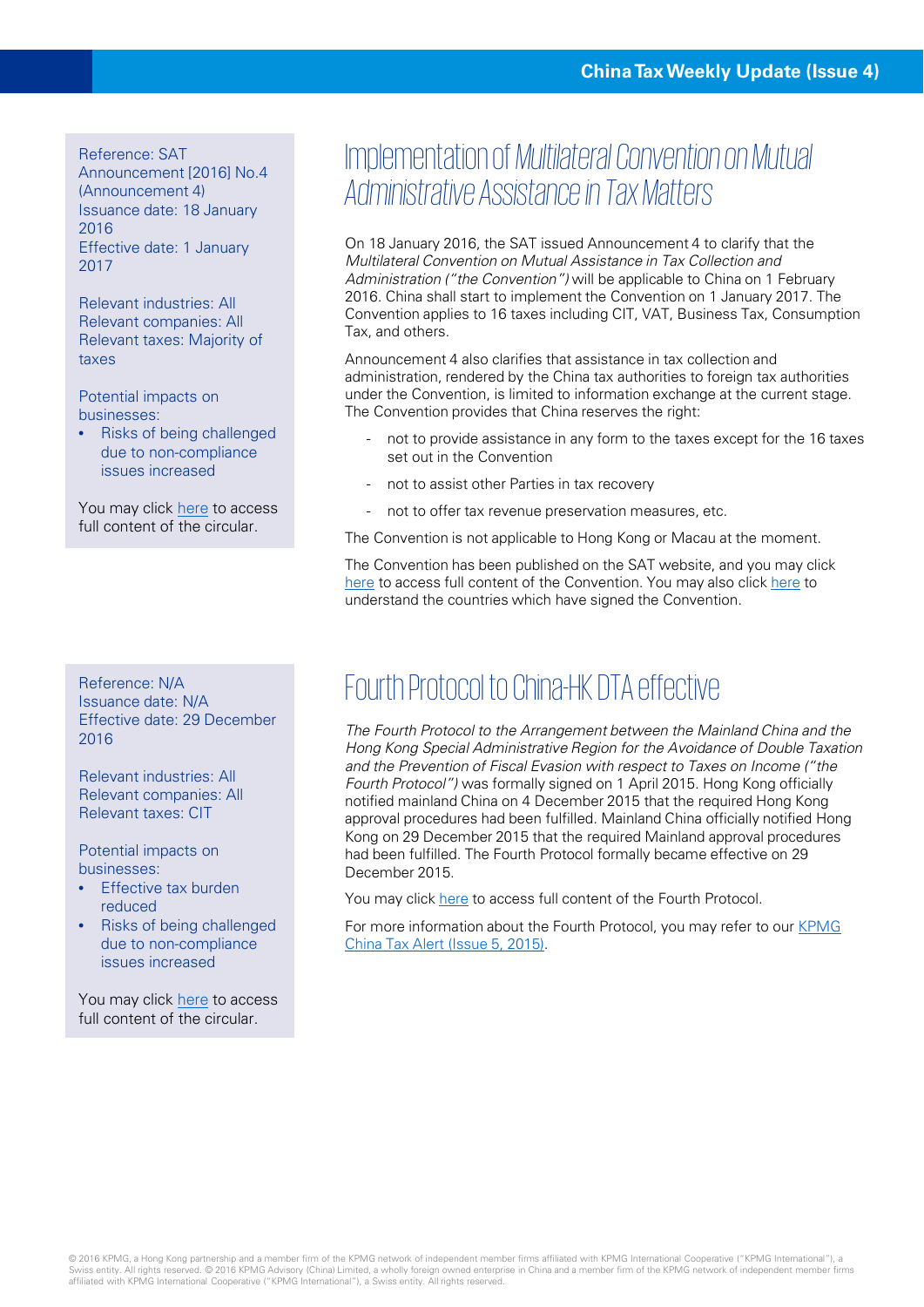Reference: N/A Issuance date: N/A Effective date: N/A

Relevant industries: All Relevant companies: All Relevant taxes: All

Potential impacts on businesses:

- Compliance costs reduced
- **Operational costs** reduced

You may click [here](http://www.tax.sh.gov.cn/pub/xxgk/swdt/201601/t20160121_421508.html) to access full content of the circular:

Reference: Hu Ke He [2015] No.27 Issuance date: 29 December 2015 Effective date: 1 February 2016

Relevant industries: Venture capital industry Relevant companies: Venture capital investment institutions which invested / to be invested in Shanghai scientific and technological innovation enterprises Relevant taxes: N/A

Potential impacts on businesses:

• Investment risk reduced

You may click [here](http://www.stcsm.gov.cn/gk/zcfg/gfxwz/fkwwj/343485.htm) to access full content of the circular.

### SAT issues 10 measures to support Shanghai Scientific and Technological Innovation Centre

On 21 January 2016, the Shanghai tax bureau together with the Management Committee of the Shanghai Free Trade Zone and the Management Committee of Shanghai Zhangjiang High-tech Development Zone held a news conference. Several Measures issued by the SAT on Supporting the Building of Shanghai Scientific and Technological Innovation Centre ("10 Measures") was published on the conference. The 10 Measures mainly include:

- Set-up "12366" Shanghai (International) taxation service centre. This is to provide advice services on tax policy in relation to investment and operation. It will also provide general tax policy consultation services and tax alert services to outbound and inbound investment enterprises
- Pilot on integration of tax collection and administration for domestic and foreign trades. Qualified warehousing logistics enterprises and processing trade enterprises, having their non-bonded goods into the special customs zones, may register as VAT general taxpayer and purchase VAT special invoices accordingly
- Certain software enterprises are entitled to enjoy "refund upon collection" incentives on their software products. Where these are classified, for tax credit purposes, as Class A, then they may convert the VAT monthly filing to a quarterly filing and apply for VAT invoices for 3 months' usage at one time
- Other measures include: direct enjoyment after self declaration of tax incentives within the specific list, foreign talents exempt from declaration for tax-free subsidies, expansion of usage of electronic invoices, etc.

#### Compensation on investment to scientific and technological innovation enterprises in Shanghai

On 29 December 2015, three Shanghai authorities jointly issued the Notice on Provisional Measures for the Administration of Risk Compensation for Angel Investment in Shanghai ("the Provisional Measures").

The Provisional Measures regulate that there will be compensation to investment institutions for their investments made to scientific and technological innovation enterprises in Shanghai. This is where enterprises are at the stage of seed germination or start-up period after 1 January 2015. The compensation will be a certain portion of the difference between the transfer income eventually received and the accumulated investments made to the enterprises.

The applicable scope and conditions, compensation standards, administration organization and application and approval procedures have also been clarified in the Provisional Measures.

The Provisional Measures shall be take effect on 1 February 2016, and be valid for 2 years.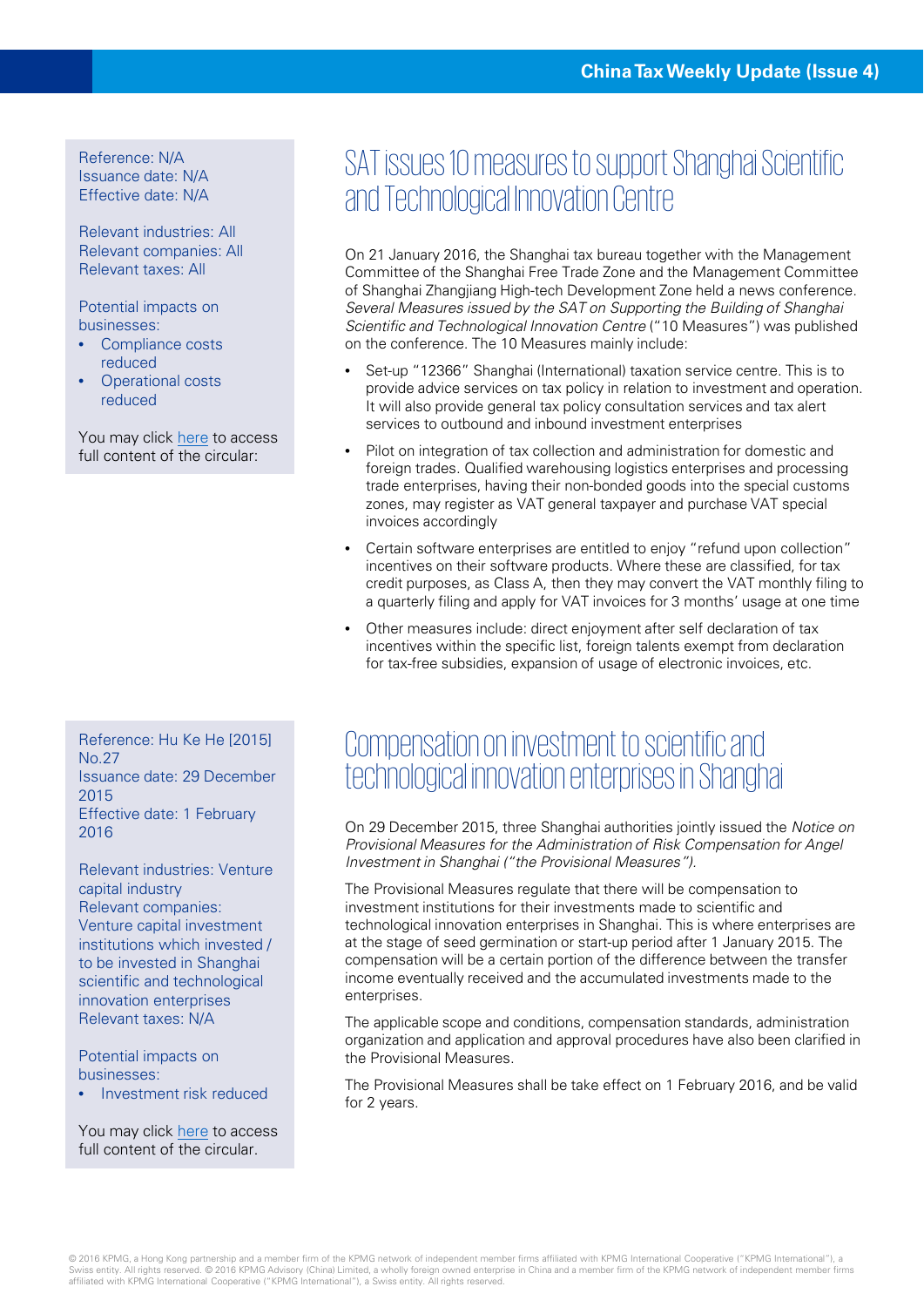

## Notice on the Collection of Special Funds for Structural Adjustment of Industrial Enterprises

On 19 January 2016, the Ministry of Finance (MOF) issued Cai Shui [2016] No. 6 to clarify that the special funds for structural adjustment of industrial enterprises shall be collected from 1 January 2016.

The special funds will be collected on a monthly basis according to the gridconnected electric quantity of the fire coal and renewable energy resources generator set (including electric quantity in market), electric quantity generated and used by the power plant of fire coal.

You may click [here](http://szs.mof.gov.cn/bgtZaiXianFuWu_1_1_11/mlqd/201601/t20160122_1655180.html) to access full content of the circular.

### Business Tax Exemption for Housekeeping Services

On 18 January 2016, the MOF and the SAT jointly issued Cai Shui [2016] No. 9 to extend the Business Tax exemption for housekeeping services to 31 December 2018.

You may click [here](http://szs.mof.gov.cn/zhengwuxinxi/zhengcefabu/201601/t20160125_1657238.html) to access full content of the circular.

#### Special Inspection on New Energy Vehicles

On 20 January 2016, the four authorities jointly issued the notice to conduct the special inspection on the new energy vehicles which obtained the governmental financial subsidies in 2013 and 2014, and which applied for the subsidies in 2015.

You may click [here](http://jjs.mof.gov.cn/zhengwuxinxi/tongzhigonggao/201601/t20160120_1652736.html) to access full content of the circular.

#### Name list of 2nd Batch of Social Bodies of 2014 Qualified Donations for Public Welfare

On 31 December 2015, the three authorities jointly issued the name list of the second batch of social organizations of 2014 qualified donations for public welfare. Taxpayers may declare to the tax authority for deduction and adjust the 2014 annual CIT filing return if they have made the donations to the qualified organizations set out in the aforesaid list.

You may click [here](http://szs.mof.gov.cn/zhengwuxinxi/zhengcefabu/201601/t20160126_1657737.html) to access full content of the circular.

## The Trial Administration on Arable Land Occupation Tax

On 15 January 2016, SAT released the Trial Administrative Measures on Arable Land Occupation Tax ("the Measures"), in which the determination of tax liability, tax declaration and collection, tax reduction and exemption have been clarified. The Measures shall take effect from the date of issuance, i.e., 15 January 2016.

You may click [here](http://www.hitax.gov.cn/sxpd_11_4/2578036.html) to access full content of the circular.